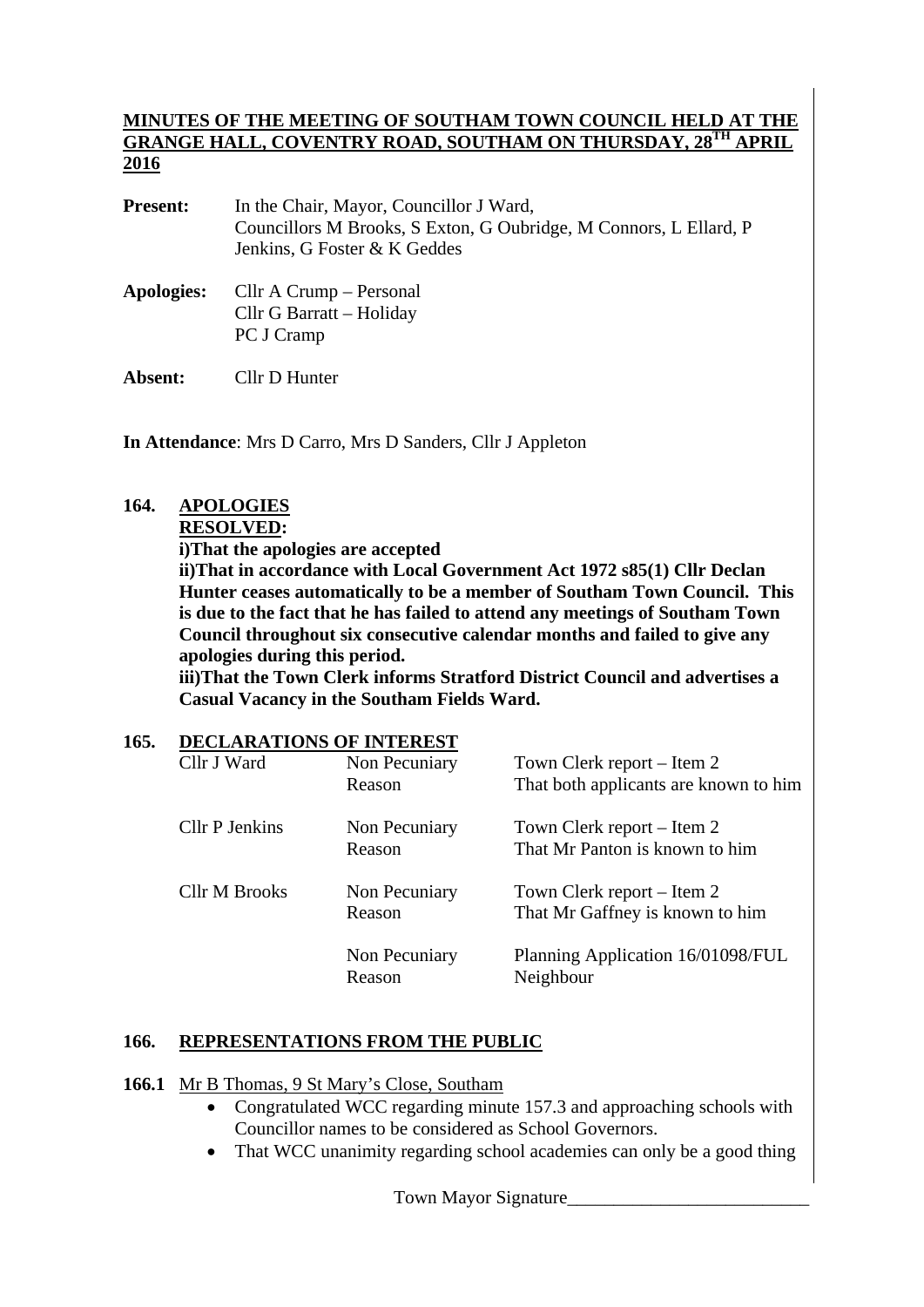### **166.2** Mrs D Smith, 20 Springs Crescent, Southam

- Spoke regarding The Holy Well and why it is stated on the Southam Civic Ideas Minutes that the Holy Well is to be inspected when they are not responsible for The Holy Well.
- Southam College additional pupils and students parking in Springs Crescent/Mayfield Road
- **166.3** Mrs J Soni, 26 Springs Crescent, Southam
	- Spoke supporting what Mrs Smith said regarding parking by Southam College Students and that having spoken to the Head of  $6<sup>th</sup>$  Form the school do not seem to be bothered as long as they are parking safely

### **166.4** Mrs Cripps, 5 Rainsbrook Close, Southam

• Spoke regarding SOU3 and how disgusted she was with the Planning Committee, that committee members hadn't visited the site, didn't know where Southam was and wondered how legal it was to approve a planning application when members didn't know anything about the area

# **167. MINUTES OF THE PREVIOUS MEETING RESOLVED:**

**That the minutes of the meeting held on Thursday 24th March 2016, having previously been circulated, be confirmed and signed by the Mayor** 

## **168. POLICE**

Town Clerk read out the police report regarding Anti-Social Behaviour around the Mill Close area and vandalism at Tithe Lodge.

## **169. ACCOUNTS FOR PAYMENT**

 Invoices were available at the meeting for inspection **RESOLVED:** 

**That the payment of accounts dated April 2016, totalling £34,188.65 (details attached) be authorised.** 

## **170. APPLICATIONS FOR PLANNING PERMISSION**

- **170.1** i) Council considered the applications for planning permission detailed on the schedule dated April 2016 upon which the Town Council had been consulted by Stratford District Council. (details attached)
- **170.2** ii) Planning Application decisions dated April 2016 **Noted**
- **170.3** iii) Planning Committee Meeting Dates **Noted**

## **171. TOWN CLERK'S REPORT**

## **171.1. PUBLIC REPRESENTATIONS**

Mrs Smith was advised that Dave Hewer was the appointed contractor to maintain The Holy Well and that SCIF had been inform that the Town Council were arranging an inspection.

Mrs Soni and Mrs Smith was advised that the Town Clerk has regular meetings with the Head teacher at Southam College and would raise the matter regarding car parking

Town Mayor Signature\_\_\_\_\_\_\_\_\_\_\_\_\_\_\_\_\_\_\_\_\_\_\_\_\_\_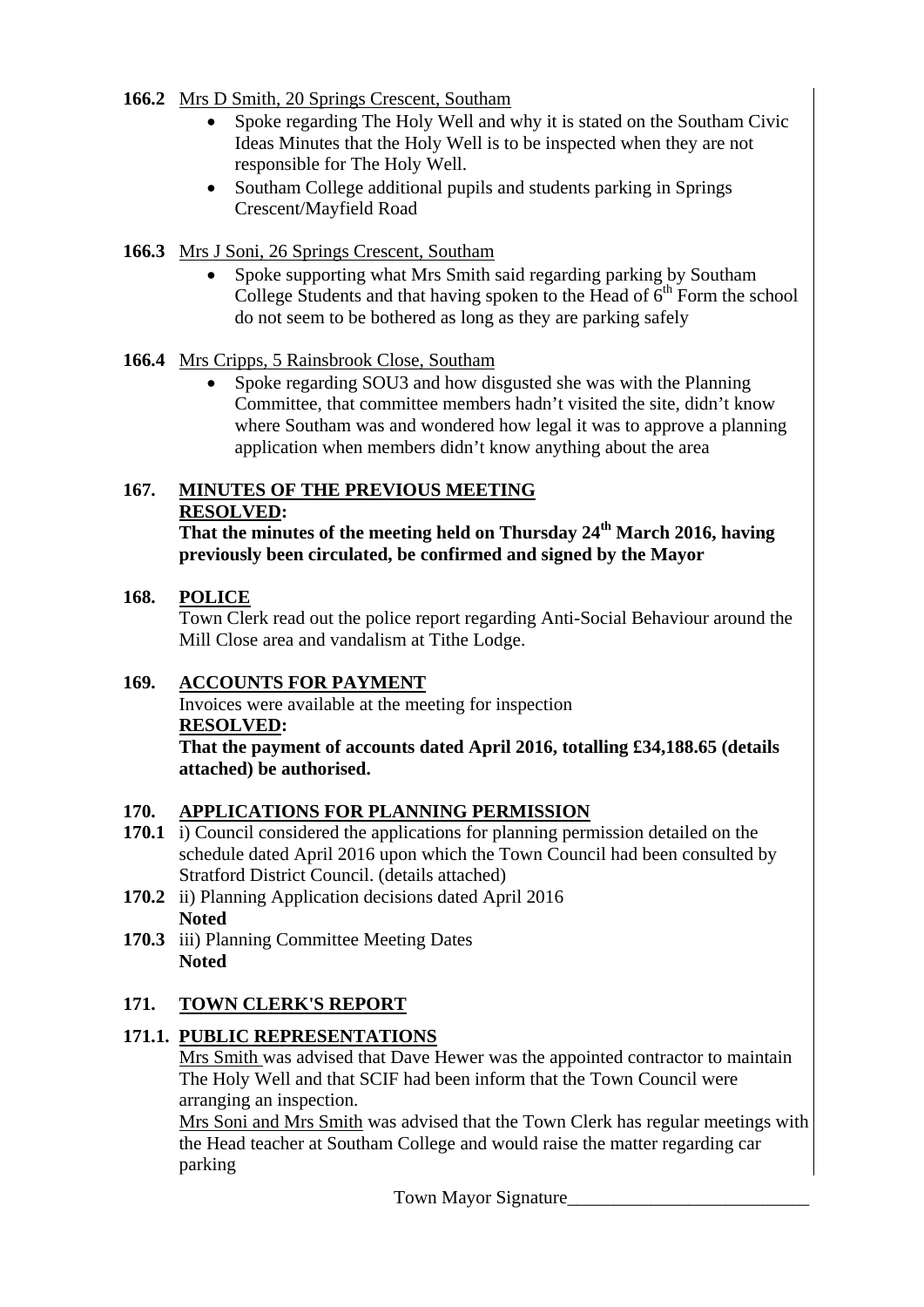Mrs Cripps was advised that Council agreed with her comments **RESOLVED**

**i)To arrange a meeting with the SDC Executive Director to discuss the procedures at the Planning Committee and the impression that the Planning Committee is giving residents.** 

**ii)that the Town Council will request a site visit for any planning application that has a significant detrimental effect on the community.** 

### **171.2. TOWN COUNCIL VACANCIES – MERESTONE WARD & MILL HILL WARD**

Members were advised that they are now in a position to fill the vacancies in the Merestone Ward and Mill Hill Ward via co-option and therefore should consider the applications attached.

#### **RESOLVED:**

 **i)That Mr M Gaffney is co-opted to fill the Merestone Ward vacancy ii)That Mr M Panton is co-opted to fill the Mill Hill Ward vacancy** 

### **171.3 NEW RESIDENTIAL DEVELOPMENTS AND FLOOD RISK**

Members considered correspondence from a resident concerned about increased flood risk as a result of new housing and the SDC response. **Noted** 

## **171.4 TREE REPLACEMENT AND MAINTENANCE EAR MARKED RESERVE RESOLVED:**

 **That the £4100 remaining in the 2015/16 tree budget is moved to the Tree Replacement and Maintenance Ear Marked reserve.** 

- **171.5 COUNCIL MEETING DATES ENV DATES Noted**
- **172. CORRESPONDENCE None**

#### **173. REPORT ON A MEETING OF THE ENVIRONMENTAL WORKING PARTY ON 14TH APRIL 2016**

### **173.1 Proposal for 30 dwellings at Greenacres (off Coventry rd. adjacent to the Taylor Wimpey site)**

Andrew Murphy of Stansgate Planning and Nick Funnel, Landowner addressed the Council regarding a proposed application for 30 dwelling along Coventry Road. The scheme would be 35% affordable housing and an application is to be submitted within weeks.

### **173.2 Farmers Market**

Diane for 19 Gales Farmhouse foods attended to seek assistance regarding the dwindling farmers market.

### **RESOLVED:**

**i)To discuss Southam Town Council Becoming a Market Authority and relaunching both Tuesday and Farmers Markets at the April Town Council meeting.** 

**ii)That a Market Working Party is set up**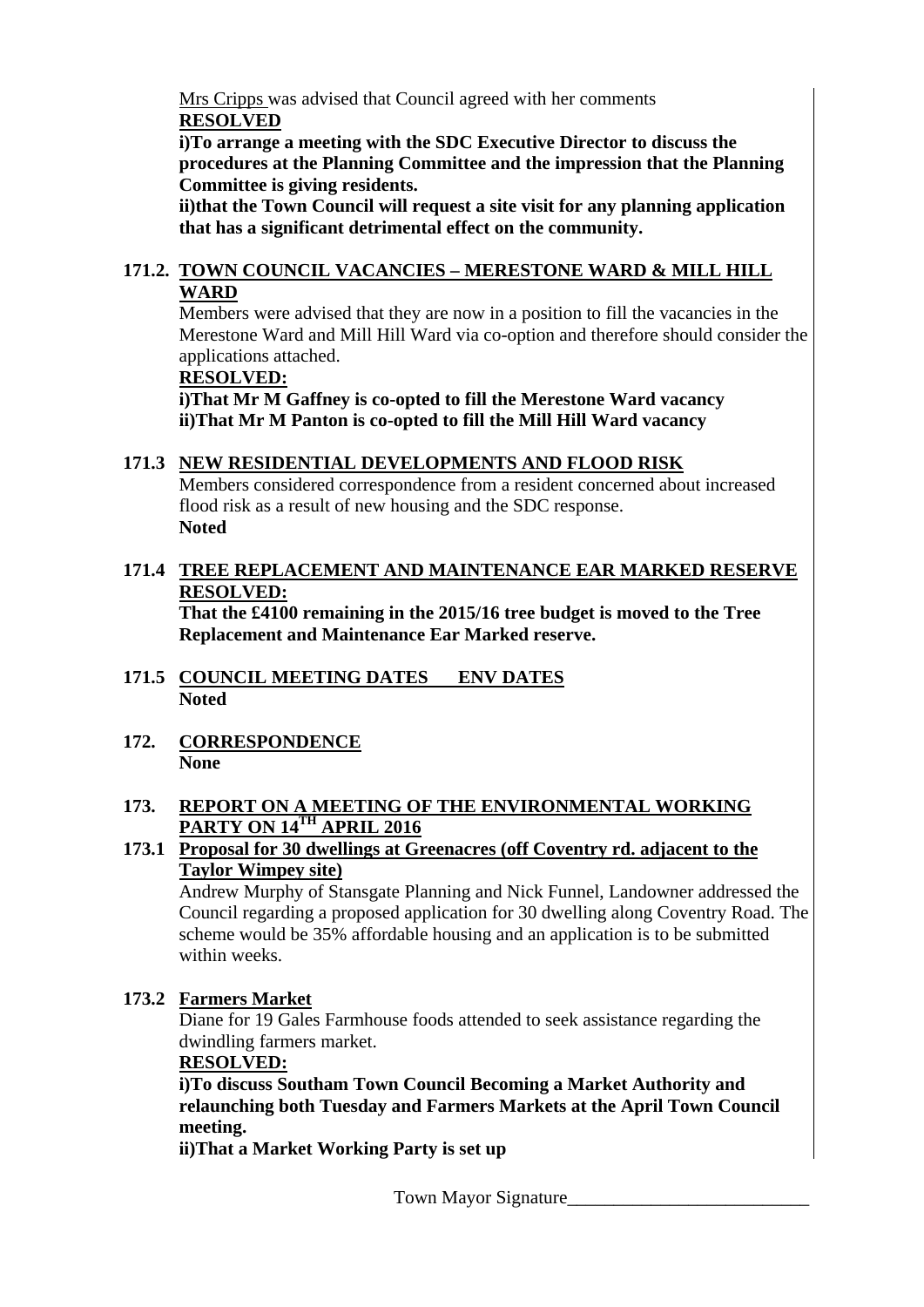**iii)Members of the Market Working Party are Cllr Jenkins, Cllr Geddes, Cllr Ellard and Cllr Exton iv)To investigate the possibility of CJ's Events running the market on behalf of the Council** 

- **173.3 Proposal for South Holt Farm, Welsh Road East** Removed from the agenda
- **173.4 Neighbourhood Plan RESOLVED: That Cllr Foster joins the Neighbourhood Plan Working Party**
- **174.5 Planning Applications**

Members are requested to consider the following Planning Application: 16/00880/LBC 16/00992/FUL **RESOLVED: 16/00880/LBC No Representations 16/00992/FUL No Representations** 

**174.6 Planning Consultation**

Members were requested to considered the 'Technical consultation on implementation of planning changes' consultation.

### **RESOLVED:**

**That Councillors respond individually to the consultation due to the short deadline** 

**174.7 Foyer PA System RESOLVED:**

**Members decided not to pursue a PA system, but Councillors will be encouraged to speak up in Full Council Meetings**.

**174.8 Consultation on Main Modifications to SDC Submission Core Strategy 2014 RESOLVED:**

**To respond on the following matters** 

- **An additional clinical room for 2200 additional residents is insufficient**
- **There is no provision for infrastructure work around Southam College to mitigate the additional traffic and "drop-offs" that will take place with an additional 400 Students attending from Southam.**
- **There is no provision for an extension to the Southam Leisure Centre which does not currently meet the needs of the existing population, let alone an additional 2200 people.**

## **174.9 Trees for the Park Lane Recreation Ground**

Members considered the quotation and recommended works proposed by the Town Council Tree Surgeon, as stated below: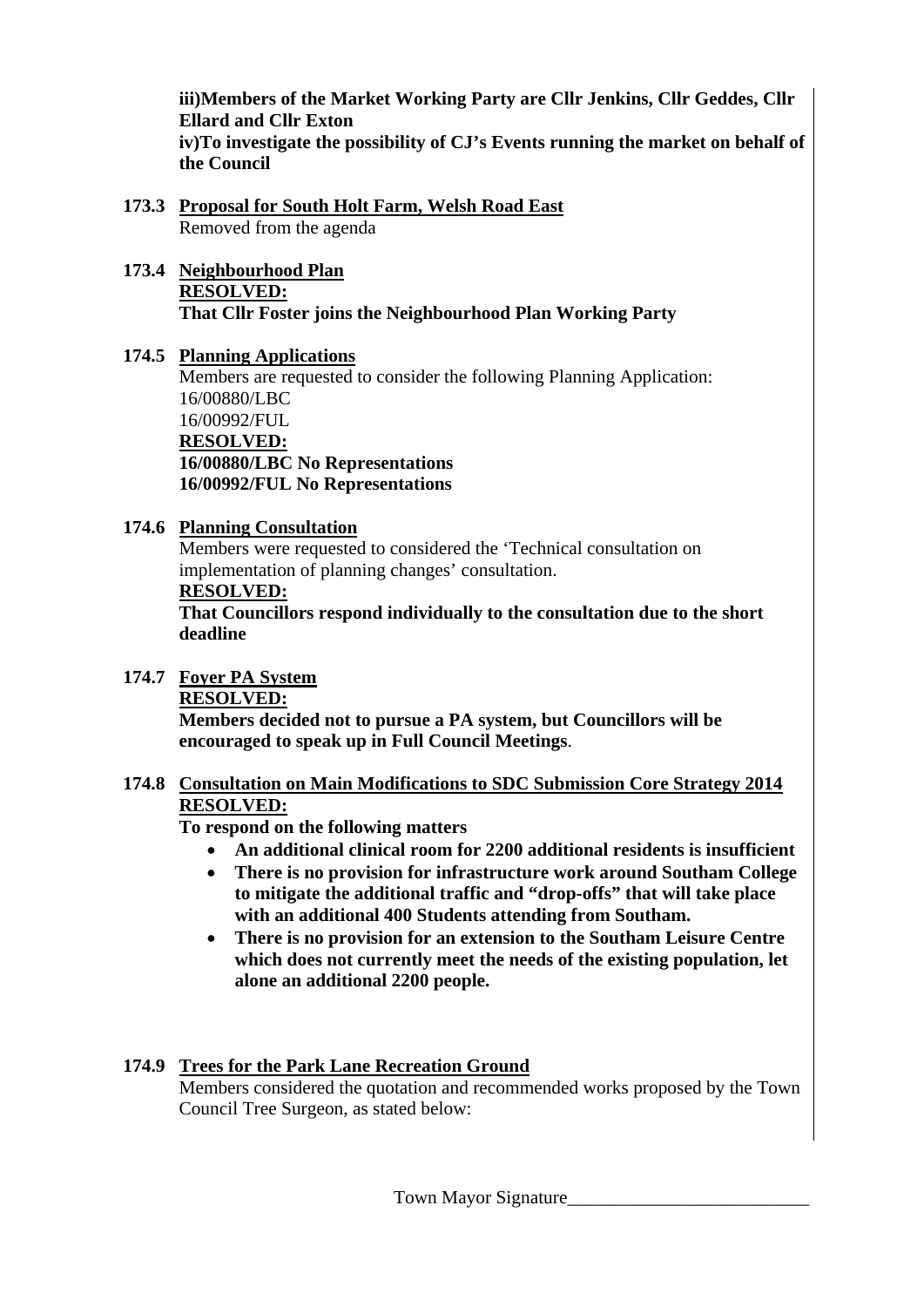"That a two tier linear planting scheme is adopted / undertaken on the boundary with Watton's Lane / Watton's Lodge. The plantings would consist of 16 trees, largely made up of Silver Birch all size 6-8 standards (total 12) and 4 x Scotts Pine.

The reasons for mainly using Birch are quite simply that they are a proven species and are known to be effective to combat atmospheric pollution (i.e. traffic and fuel carbons etc.) and also are obviously visually attractive on the landscape. The Scotts Pine would be used to continue the mature plantings of Pine that exist and they are also a good companion for Silver Birch"

### **RESOLVED:**

**i)That the Town Council support the proposal and authorise for the tree planting to go ahead at a cost of £1088.00 + VAT** 

**ii)That the £1088.00 to be taken from the Tree Replacement and Maintenance Ear Marked Reserve** 

## **174.10Question for District and County Councillors**

Can the County Councillor hurry up the work to repair the wall on Market Hill?

## **175. INFORMATION FROM COUNTY AND DISTRICT COUNCILLORS**

WCC Councillor John Appleton spoke about the following: i)That he is able to get flashing 30 signs for Coventry Road and additional signage in the Town Centre to encourage HGVs to use the bypass ii)Car Parking at Southam College, suggested that complaints are made to Steve Smith at WCC iii)Has heard no more re: HS2 iv)Social Services Family Information Service v)That the Market Hill steps has gone out to tender again and the tender process is still on-going

## **176. EXCLUSION OF THE PUBLIC FROM THE MEETING** It was moved and

**RESOLVED: that pursuant to Section 1(2) of the Public Bodies (Admission to Meetings) Act 1960 the public be excluded from the meeting because publicity would be prejudicial to the public interest by reason of the confidential nature of the business to be transacted** 

# **177. STAFF SALARIES AND PAYMENT FOR SERVICES RESOLVED:**

 **To authorise the payment of staff salaries dated April 2016** 

**Meeting closed at 9.07pm**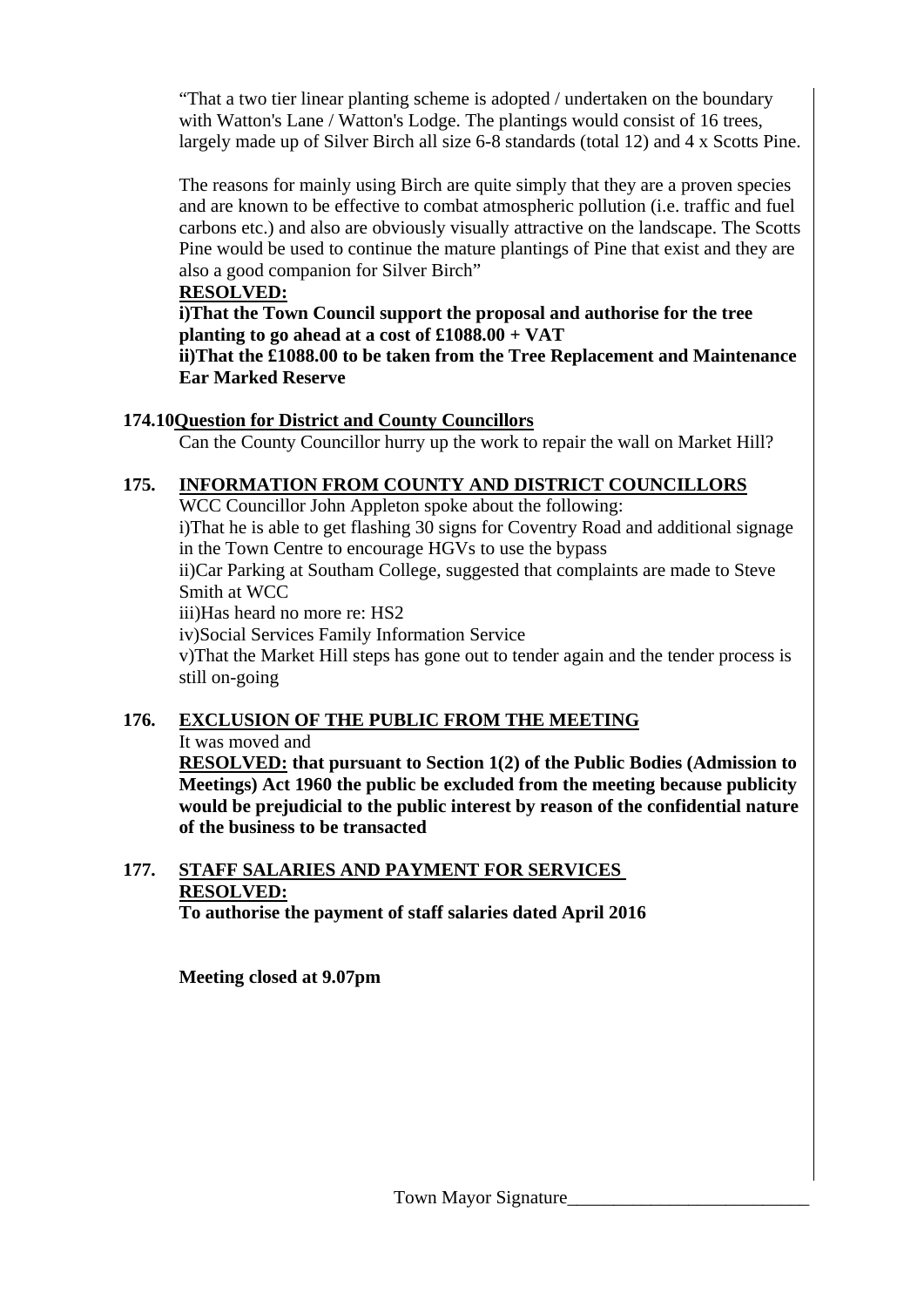|                                                                 |                                       |                                                                        | <b>SCHEDULE OF PLANNING APPLICATIONS B</b>                                                                                                                                                                                                                                                                                |                                           |                                                                                                                                                                                                                                                                                                                                                                                                            |
|-----------------------------------------------------------------|---------------------------------------|------------------------------------------------------------------------|---------------------------------------------------------------------------------------------------------------------------------------------------------------------------------------------------------------------------------------------------------------------------------------------------------------------------|-------------------------------------------|------------------------------------------------------------------------------------------------------------------------------------------------------------------------------------------------------------------------------------------------------------------------------------------------------------------------------------------------------------------------------------------------------------|
|                                                                 |                                       |                                                                        | SOUTHAM TOWN COUNCIL - APRIL 2016 ISSUE 2                                                                                                                                                                                                                                                                                 |                                           |                                                                                                                                                                                                                                                                                                                                                                                                            |
| <b>APPLICATION</b><br>NO.                                       | <b>APPLICANT</b><br><b>NAME</b>       | <b>SITE</b>                                                            | <b>PROPOSAL</b>                                                                                                                                                                                                                                                                                                           | <b>OBSERVATION</b><br><b>DATE/COMMENT</b> | <b>Additional Information</b>                                                                                                                                                                                                                                                                                                                                                                              |
| 16/01001/FUL                                                    | Mr Peter<br>Eustace                   | South Warwickshire<br>Business Park, Kineton<br>Road, Southam CV47 0AL | Construction of car park extension<br>(resubmission of application<br>15/0141/FUL)                                                                                                                                                                                                                                        | 5th May 2016                              | No representations save for<br>asking for a condition that the<br>bund be reinstated.                                                                                                                                                                                                                                                                                                                      |
| 16/01098/FUL                                                    | Mr Mat Cefai                          | 31 Windmill Way Southam<br>CV47 OLF                                    | Single storey garage extension including<br>dormer to loft storage space over<br>including adjacent car port                                                                                                                                                                                                              | 4th May 2016                              | Southam Town Council objects to<br>this application as it considers it to<br>be overdevelopment of the the plot<br>and detrimental to the street<br>scene.                                                                                                                                                                                                                                                 |
| 16/01228/TREE                                                   | Edwards                               | 10 Banbury Road, Southam<br><b>CV471HL</b>                             | G1 X3 Sycamore Tree - Fell - All 3 trees<br>are relatively low amenity value in a<br>streamside setting with several other<br>trees close by. They dominate the area at<br>the end of the garden recently developed<br>for food production over which the trees<br>have a significant negative influence                  | 6th May 2016                              | Please refer this application to the<br>Arboricultural Officer                                                                                                                                                                                                                                                                                                                                             |
| 16/01124/S106                                                   | Orbit Homes                           | Tithe Lodge, Little Park,<br>Southam                                   | Deed of variation to existing planning<br>obligation dated 25 March 2013 to<br>amend clauses relating to the expansion<br>of the definition of Local Connection.<br>Order of Preference, Close Relative to<br>enable flexibility in the occupation of the<br>dwellings approved under planning<br>permission 12/02602/FUL | 9th May 2016                              | No representations                                                                                                                                                                                                                                                                                                                                                                                         |
| Environmental<br>Impact<br>Assessment<br><b>Scoping Request</b> |                                       | <b>Dallas Burston Polo</b><br>Grounds, Southam                         | See attached                                                                                                                                                                                                                                                                                                              | 11th May 2016                             | Southam Town Council would like<br>to see the following reports 1<br>Historic England - Report on the<br>effect on heritage assets and their<br>settings. 2 Noise and vibration<br>and its impact on the rest of the<br>valley. 3 Impact on Southam's<br>infrastructure. Also, the Town<br>Council would like those compiling<br>these reports to visit Southam and<br>not rely solely on desktop surveys. |
| SDC/16CC004                                                     | Warwickshire<br><b>County Council</b> |                                                                        | Change of use of land from a redundant<br>highway to an emergency stopping place<br>(transit provision) for up to 12 touring<br>caravans and towing vehicles (Renewal<br>of Application SDC/13CC021)                                                                                                                      | 12th May 2016                             | attached                                                                                                                                                                                                                                                                                                                                                                                                   |
| 15/03537/FUL                                                    | <b>Brian Impey</b>                    | 32 Springs Crescent<br>Southam Cv47 0JU                                | Proposed new two bedroom dwelling and<br>associated works                                                                                                                                                                                                                                                                 | Appeal                                    | Nothing to add to previous<br>comments                                                                                                                                                                                                                                                                                                                                                                     |

## SDC/16CC004

Temporary permission was given to application 13/02428/COUNTY in order that the suitability of this site for such a facility could be trialled and assessed. The conditions attached to the permission have not been complied with and the site has not been used thus indicating that such a facility is not needed in this location.

Southam Town Council objects to this application for the following reasons:

- It states in the 'The Department for Communities and Local Government' Fire Safety for Gypsies and Travellers document that caravans should be kept 6m apart, the application for 12 Touring Caravans only allows the caravans to be 3m apart as such the proposed site is too small.
- The Planning Application states 12 cars and the plan is marked out for 12 cars. There is no mention of possible low loader Lorries or transit vans more commonly used by Travellers and Gypsies. When towing, these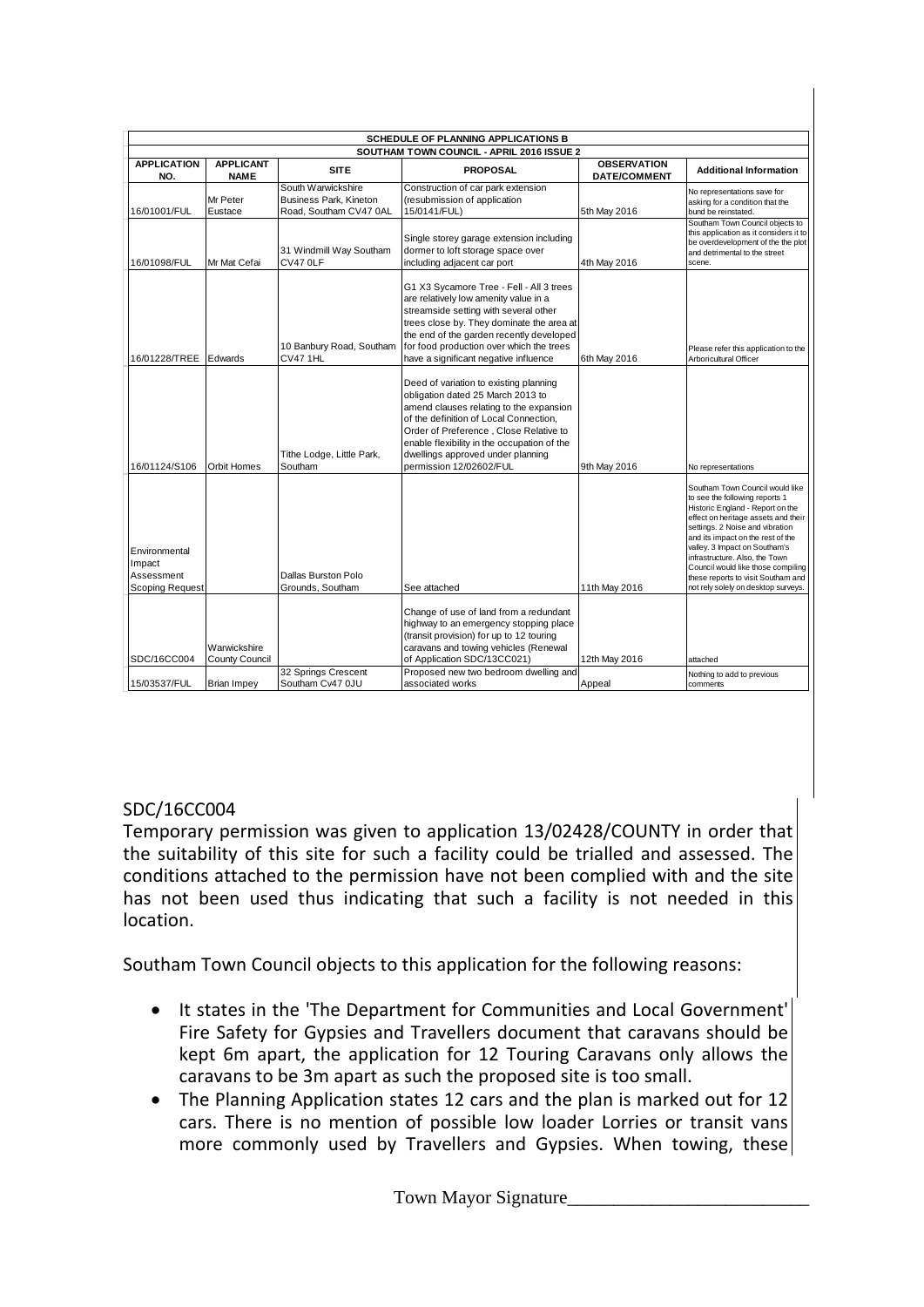vehicles can be up to 15 metres long! (Reference Communities and Local Government Designing Gypsy and Travellers Good Practice Guide).

- The proposal will have a significant impact on the A425, and will put both users of this highway and users of this proposed facility at great risk.
- The site is not suitable; there is no electricity, no lighting, and no green space for children to play.
- As stated in the Communities and Local Government, Designing Gypsy and Traveller Sites, Good Practice Guide the same Health and Safety considerations are the same as for permanent sites, the guidance states that when considering sites adjacent to main roads careful regard must be given to the Health and Safety of children and others who will live on the site and the greater noise transference through the walls of trailers and caravans than through walls of conventional housing. This site is located adjacent to the A425 which is an extremely busy road with a high percentage of HGV traffic, the noise generating from this road will have a major impact on the quality of life and health for the users of this proposed site and the access and egress will be dangerous.
- In accordance with the Communities and Local Government, Designing Gypsy and Traveller Sites, Good Practice Guide it states there must be a clear barrier around the emergency stopping place to discourage unauthorised expansion of the site, there is no evidence in the planning application that a clear barrier will be installed.
- That contrary to what is stated in the Design and Access statement the adjacent land is arable not pasture, so heavy farm machinery will be using the same access, crops will be sprayed and farmers will be working throughout the night, which puts the users of the adjacent land at risk. • It states in the Planning Policy for Traveller Sites that early engagement with the community should take place prior to a planning application being submitted; this has not taken place.
- The Town Council has seen no robust evidence that an Emergency Stopping Place is required in Southam.
- Southam Town Council is not convinced that the site will be monitored adequately.
- There is no pedestrian access in or out of the proposed site or for walking from the site to the outskirts of the town putting site users and highway users at risk'.
- Additional pressure will be put on the local Health and Education services
- There is no evidence that an environmental study has been carried out and the Town Council is led to believe that there is a badger sett on the proposed site.
- There is no evidence in the planning application that the water stand pipe will have a suitable design to ensure that the waste water therefrom is discharged into a trapped gulley with a suitable drainage system
- There is no evidence in the planning application that the water authority has been consulted about the arrangements for the disposal of water likely to be contaminated.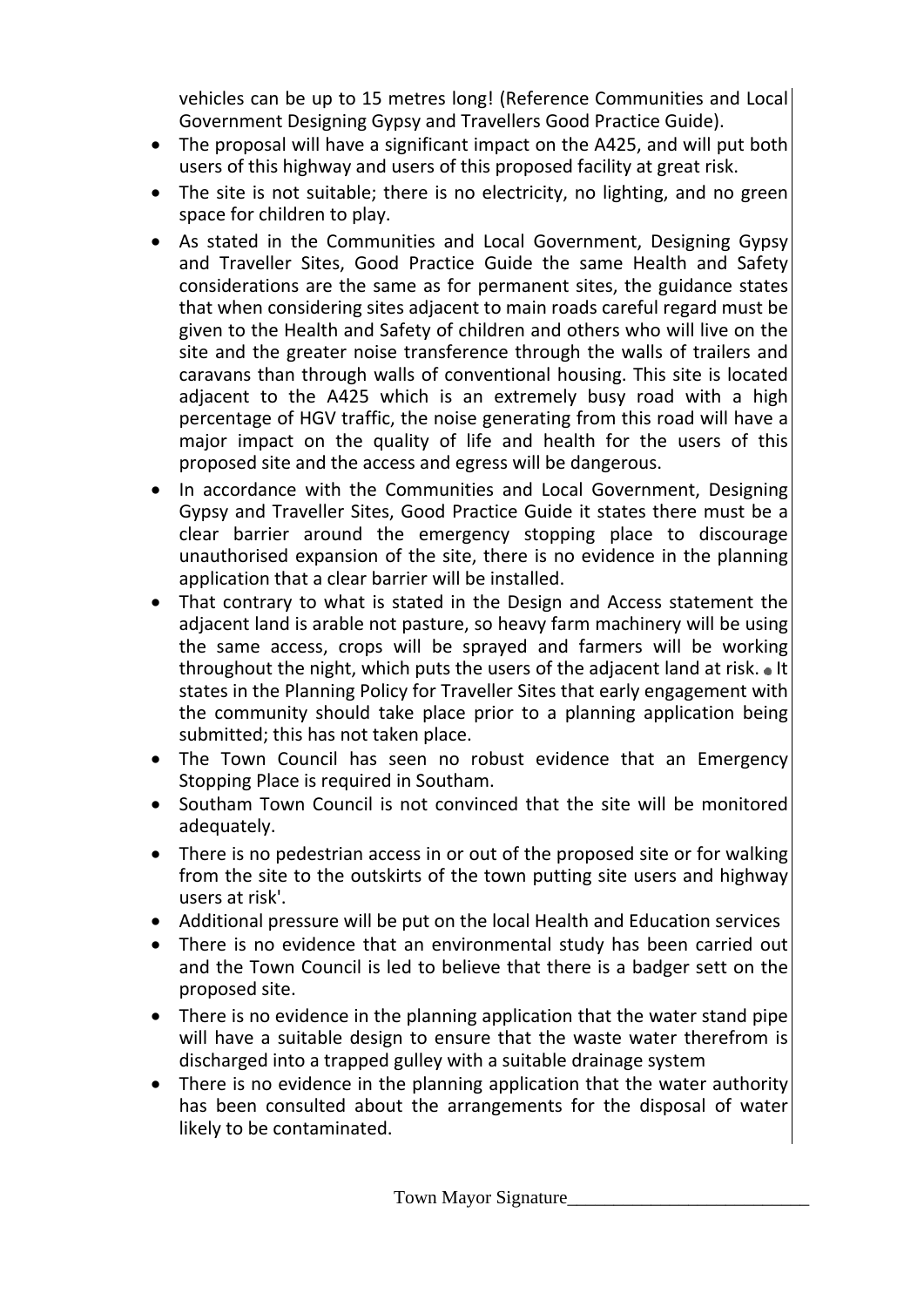- The Town Council is of the opinion that there is a culvert under the proposed site, this is not stated in the planning application and therefore Southam Town Council are concerned that the Environment Agency have not been consulted regarding risk of possible contamination.
- The Town Council is led to believe that vehicles would not be allowed to use the western entrance to the site for access or egress and the eastern entrance would need to be widened and a turning circle installed in the interests of safety. This demonstrates that this site is unsuitable for the purpose proposed.
- Since the original permission was given planning permission for 535 houses and associated community facilities and shops has been granted for a site adjacent to the proposed emergency stopping place.

Department for Communities and Local Government Planning Policy for Traveller Sites says

*13 Local planning authorities should ensure that traveller sites are sustainable economically, socially and environmentally. Local planning authorities should, therefore, ensure that their policies promote peaceful and integrated co‐existence between the site and the local community.* 

To place such a large development of new homes in such close proximity to an emergency stopping place will not promote cohesion but will be a recipe for conflict.

• Southam Town Council is of the opinion that WCC is proposing this site because it owns the land and has not fully considered whether the proposed site is suitable. The Town Council are of the opinion that the proposed site is clearly not suitable for an Emergency Stopping Place for up to 12 Touring Caravans.